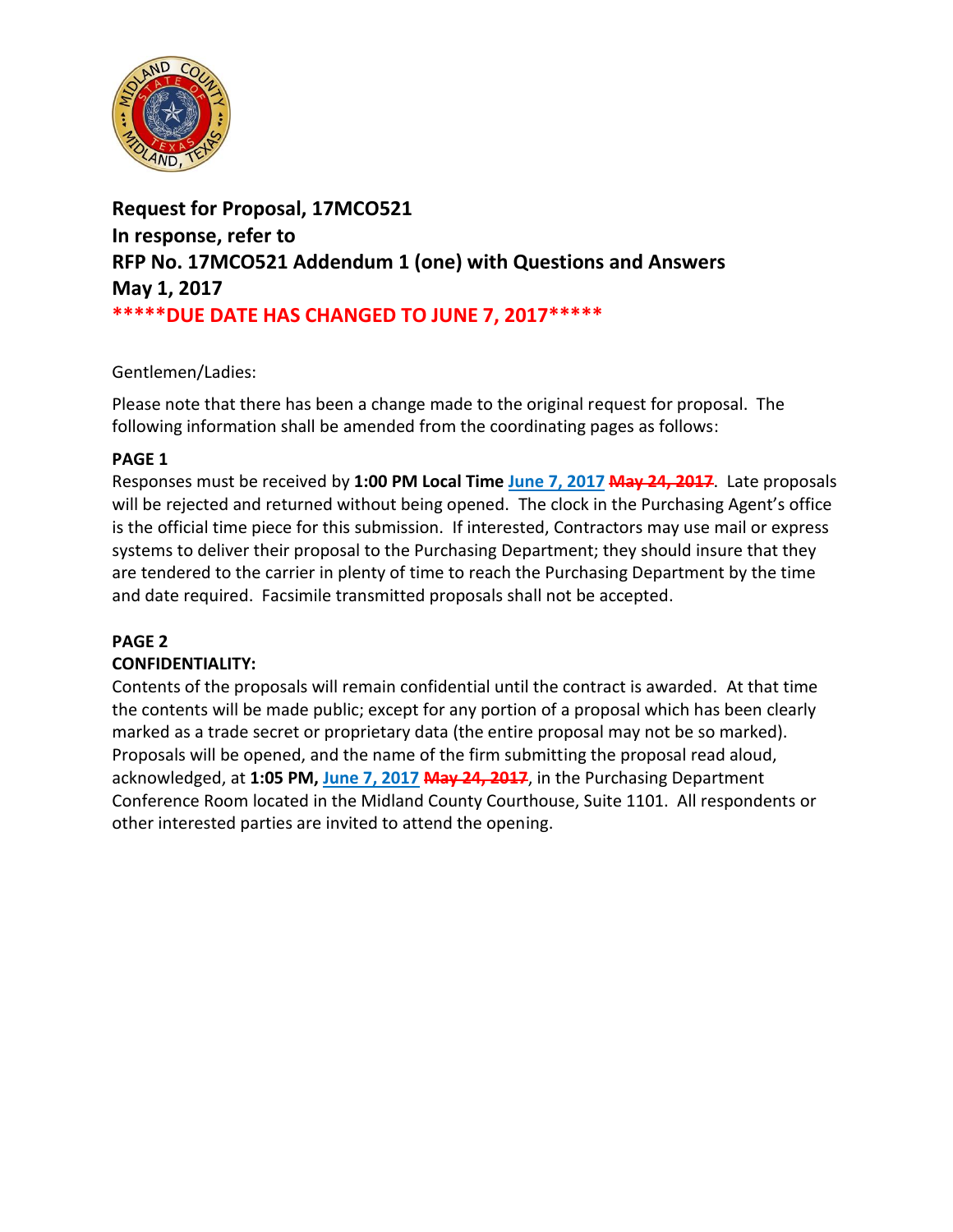# **PAGE 23**

1. IT Requirements

- a. The solution must be based on Microsoft architecture.
- b. All server software and components should run on Windows Server 2016 or greater and be compatible with Windows‐based peripherals.
- c. The solution must be compatible with the VMware Virtual Desktop Infrastructure (VDI) and virtualized server hardware and operating systems.

**b. d.** Database components should run on Microsoft SQL Server 2016 or greater.

**c. e.** The solution should include an extensive and documented API (application programming interface) or Manufacturer should provide and support (on an ongoing basis) read/write interfaces to other County software.

**d. f.** Workstation/end-user software and components should operate on 32 or 64 bit versions of Windows 10 or greater operating systems.

**e. g.** Workstation/end-user software and components should operate under the security context of a standard Windows user account. No privilege escalation, such as "Power user" or "Administrator", should be required.

**f. h.** The solution should contain a diverse and flexible level of permissions that dictate what users can access and modify.

**g. i.** The solution must offer single sign-on user authentication and access control through the use of Active Directory 2016 or greater.

**h. j.** Workstation/end-user software and components should automatically update as necessary. No privilege escalation, such as "Power user" or "Administrator", should be required.

**i. k.** Web-based software (software that runs in a web browser) should support current versions of all major browsers, including Internet Explorer, Chrome and Firefox.

**i. l.** Non web-based software (software that runs outside of a web browser) should be deployed and upgraded via an .MSI (Microsoft installer) file or similar technology that allows automated deployment and upgrades.

**k. m.** End-users should be able to create their own reports without technical knowledge or the assistance of IT or software administrators.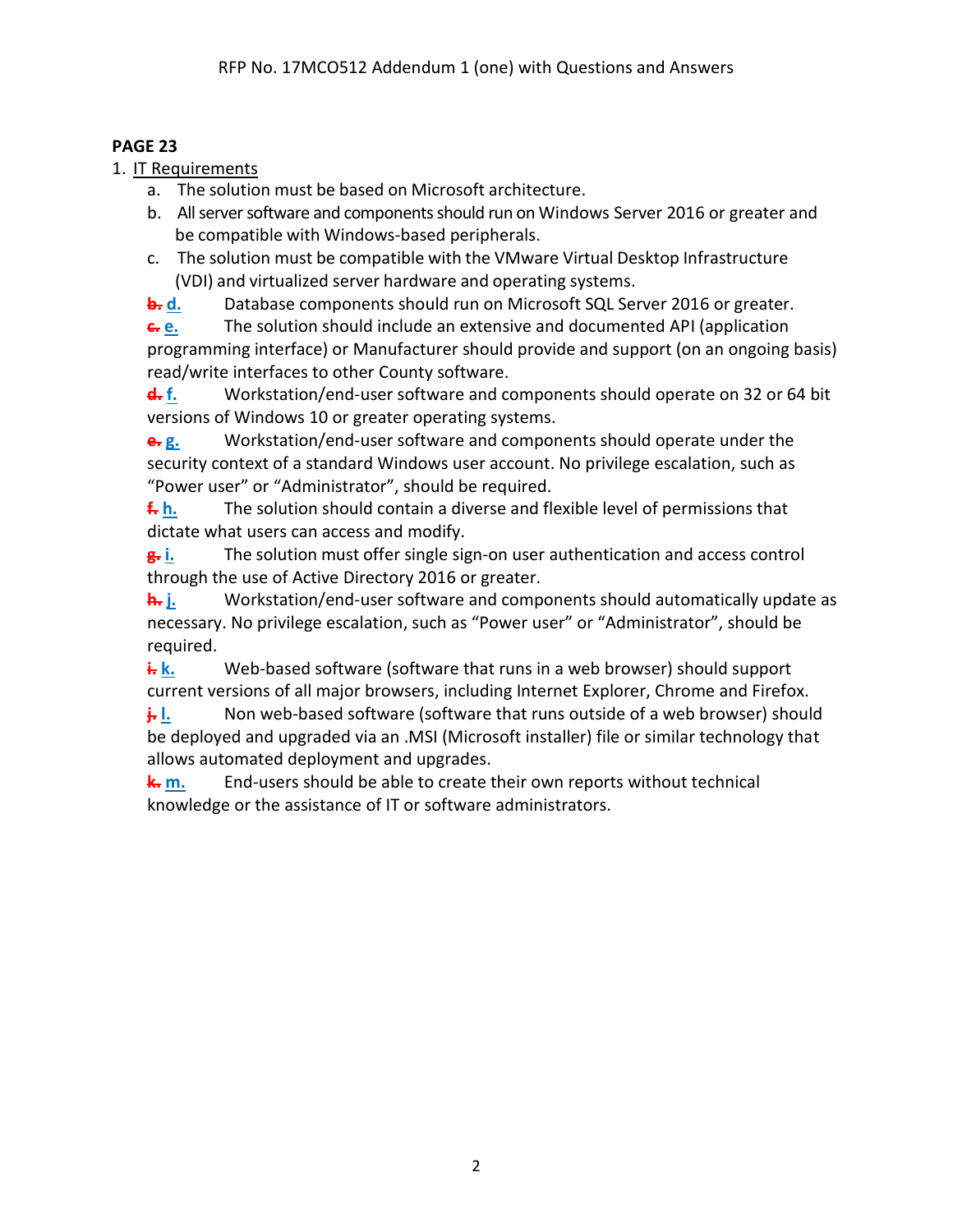Questions have been asked according to the instructions of the RFP and are hereby answered.

### **1. Has funding been approved for this project and if so what is the budget for this project?**

### **Yes, \$ 1,000,000.00**

**2. How many total concurrent users will be using the software?**

#### **Approximately 500 users**

**3. When will answers to these questions be supplied?**

**As soon as we are able to get answers to the questions.**

**4. Will all questions and answers from all vendors be shared?**

#### **Yes**

**5. Does the County wish to replace an existing document management system, integrate with one or acquire one as part of this procurement?**

**Yes, Midland County wishes to replace an existing document management system, and acquire one as part of this procurement.**

**6. Have you evaluated or viewed any other vendor's products? If yes, please provide details.**

**During a previous RFP process, we did see the following vendor products:**

**-Courtview Justice -Edoctec -Intech Worldwide -Journal Technologies -Pioneer Technologies -Tyler Technologies**

**7. Is the Bid Bond negotiable?**

**No**

**8. Will preference be given to browser-based applications?**

**No**

**9. Are solutions that utilize VDI technology (Citrix, RDP, VMware View) acceptable?**

**Yes**

**10. Item 2b on page 13 discusses data conversion from existing COBOL system. For pricing purposes, what sample data, record layouts, schema, etc is available for analysis?**

**We cannot get this information from our current software provider at this time.**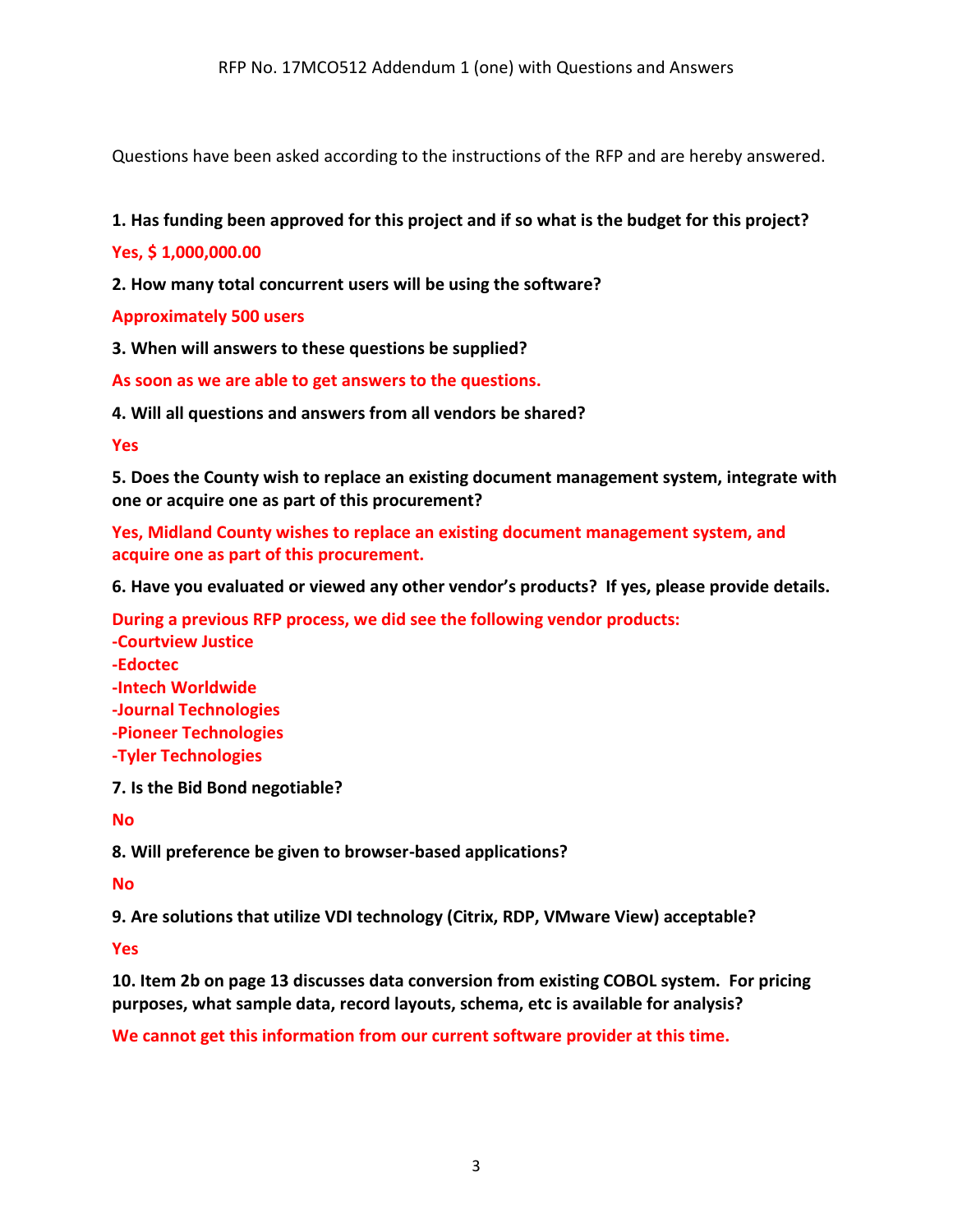**11. Will any consultant be assisting with product selection or implementation? If a consultant is involved please identify them. If assisting with the implementation, what systems have they had experience with in the past?**

### **No consultant will be assisting**

**12. In section A on page 17, it indicates "the County currently uses New World for its account functions, TechShare Case Management System for it's prosecutor's office and Spillman Integrated Public Safety Software for computer-aided-dispatching, intake, and jail management. The largest submission of cases is from the Midland Police Department, which utilizes the Tiburon Software System. The proposed solution should integrate with these or any replacement software packages with little or no double-entry of information." For pricing purposes, what are the function and technical requirements of each integration?**

**We haven't developed a specific list of what the integration will look like. On going, we need the product to share information with the other software platforms via an API or at the sequel level.**

**13. What other systems will be integrated into the new case management system? For each provided functional and technical requirements.**

#### **See # 12**

**14. On page 19 item 2 discusses a Public On-Line Portal. What are the technical and functional specifications for the Public On-Line Portal?**

**Needs to run on Windows IIS and support TLS. The Public On-Line Portal will provide public access to court documents. This portal is mainly used by attorney's, landmen, and for background checks.**

**15. Page 22, G. states "The solution provider will perform gathering of requirements, design, development, and implementation for all interfaces for communication with other County solutions." Page 23, 1. e. states "The solution should include an extensive and documented API (application programming interface) or Manufacturer should provide and support (on an ongoing basis) read/write interfaces to other County software." Can the County Identify all other County Solutions requiring interfacing?**

**The only interfacing that we are aware of right now are TechShare, New World, Judicial Systems Inc, Spillman and Tiburon. Please note that any of these may change, therefore the product will need to interface with the replacements as well.**

**16. Can the County identify all State Reporting Interfaces required?**

**Various state agencies: OCA, OAG, CJIS, etc.**

**17. How many cases will be converted?**

**All. We do not have an exact number. It is believed to be in the hundreds of thousands.**

**18. How many images will be converted?**

**All. We do not have an exact number. It is believed to be in the tens of millions.**